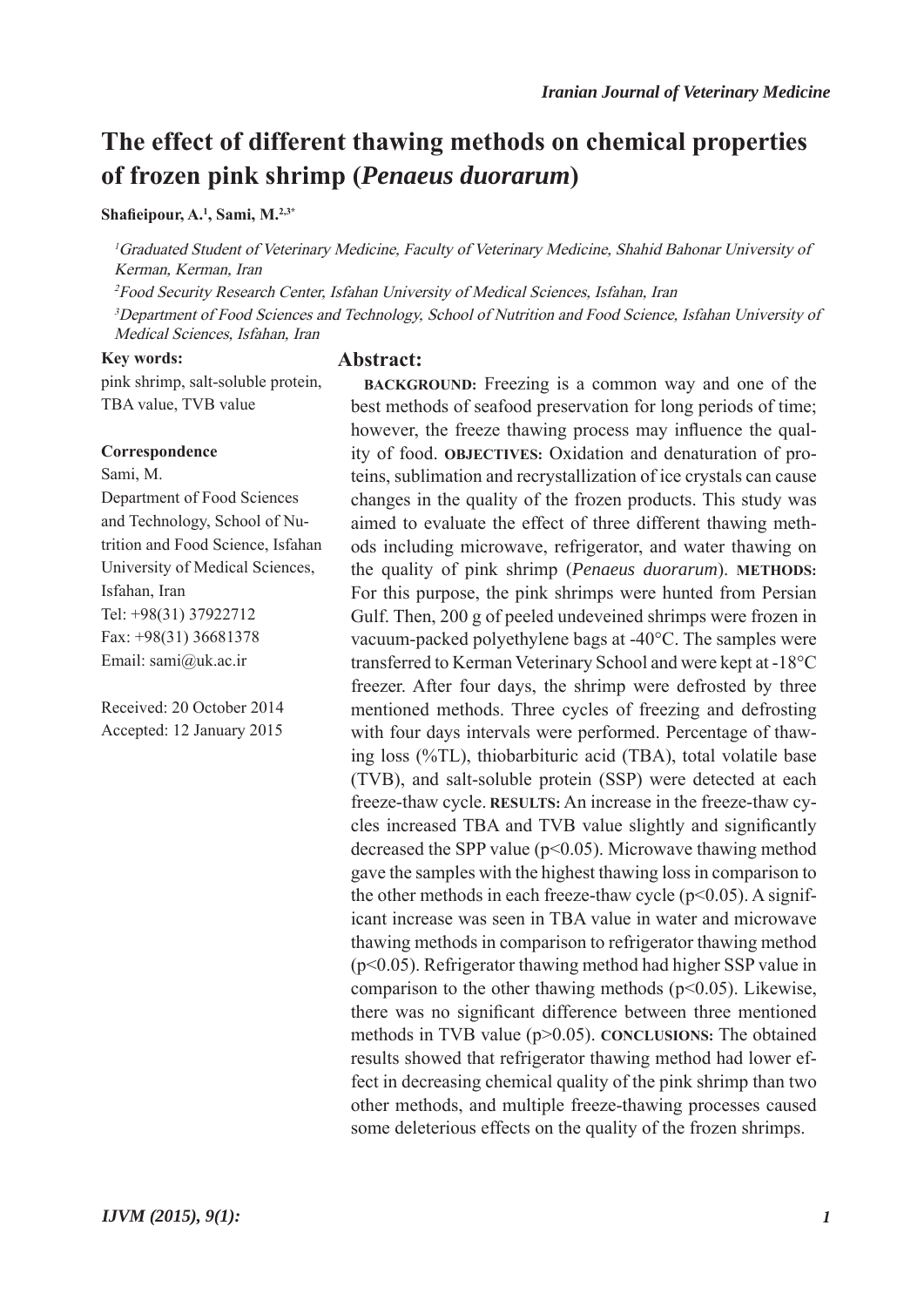# **Introduction**

The flesh of shrimp after death is still active and biochemically alive. The organic decomposition or change of shrimp body composition may be triggered by various factors, i.e. enzymes and microbiological activities (Pedraja, 1970; Sirintra et al., 2007). To reduce the problem, muscle should be frozen, stored on ice or refrigerated. Freezing is more effective for preservation over long periods of time (Santos-Yap, 1995; Lourdes et al., 2007). Although freezing is an effective method of preserving foods, some deterioration in frozen food quality occurs during storage.

During thawing, foods are damaged by the chemical, physical, and microbiological changes. The extent of quality loss depends on many factors, including the rate of freezing and thawing, storage temperature, temperature fluctuations, freeze-thaw abuse during storage, transportation, retail display, and consumption (Giddings, 1978; Sebranek, 1982; Srinivasan et al., 1997; Jun et al., 2012). During frozen storage of shrimp and other shellfish products, the quality changes caused by oxidation, denaturation of proteins, sublimation, and recrystallization of ice crystals are predominant (Londahl, 1997; Sirintra et al., 2007). These agents can result in off-flavors, rancidity, dehydration, weight loss, loss of juiciness, drip loss, and toughening (Bhobe et al., 1986; Londahl, 1997, Pisal et al., 2007a), as well as microbial spoilage and autolysis (Bhobe, 1986).

A better knowledge of the effects of freezing-thawing treatments on the texture of shrimp muscles would provide producers and processors with a more efficient way to market their product. The present research was undertaken to evaluate and compare the effect of three freezing-thawing protocols including microwave, refrigerator, and water thawing on the chemical properties of the pink shrimp.

## **Materials and Methods**

**Study design:** This research was performed on the shrimps hunted from Persian Gulf .The samples were transferred with ice to the laboratory of Qeshm Soza, a seafood processing factory, Qeshm city, Iran. 200g of peeled undeveined shrimps (PUD) were frozen in vacuum-packed polyethylene bags at -40°C for 24h. Then, samples were transferred to Kerman Veterinary School while kept in -18°C in freezer during transferring and saving processes. After four days, defrosting was done by three methods as follow; microwave, refrigerator, and water thawing. Three cycles of freezing and defrosting with four days intervals were done. For this purpose, 50g of the samples were taken for the test and the rest of the shrimps were frozen again at -18°C (Mansouri-Najand, 2012).

**Defrosting methods:** A) Microwave thawing. The samples were placed in a dish and were adjusted in microwave (LG Co., Korea) on automatic defrosting of marine food. Time was set based on the weight of the samples automatically that was between 1 to 2 minutes and the samples were deforested without being cooked.

B) Water thawing: The samples were placed in water at the temperature of 25°C. After 30 min, the temperature of the samples reached 25°C and defrosting was completed.

C) Refrigerator thawing: The samples were placed in sterile dish in refrigerator at 5-6°C. After 5 hours, the samples were deforested.

These three methods of deforesting were repeated in three groups with the interval of 4 days in 3 cycles.

**Chemical analysis:** The samples were analyzed for percentage of thawing loss, thiobarbituric Acid (TBA), total volatile base (TVB), and salt-soluble protein (SSP).

A) Thawing loss determination. The thawing loss of the thawed shrimps was determined from the known weights of shrimps before and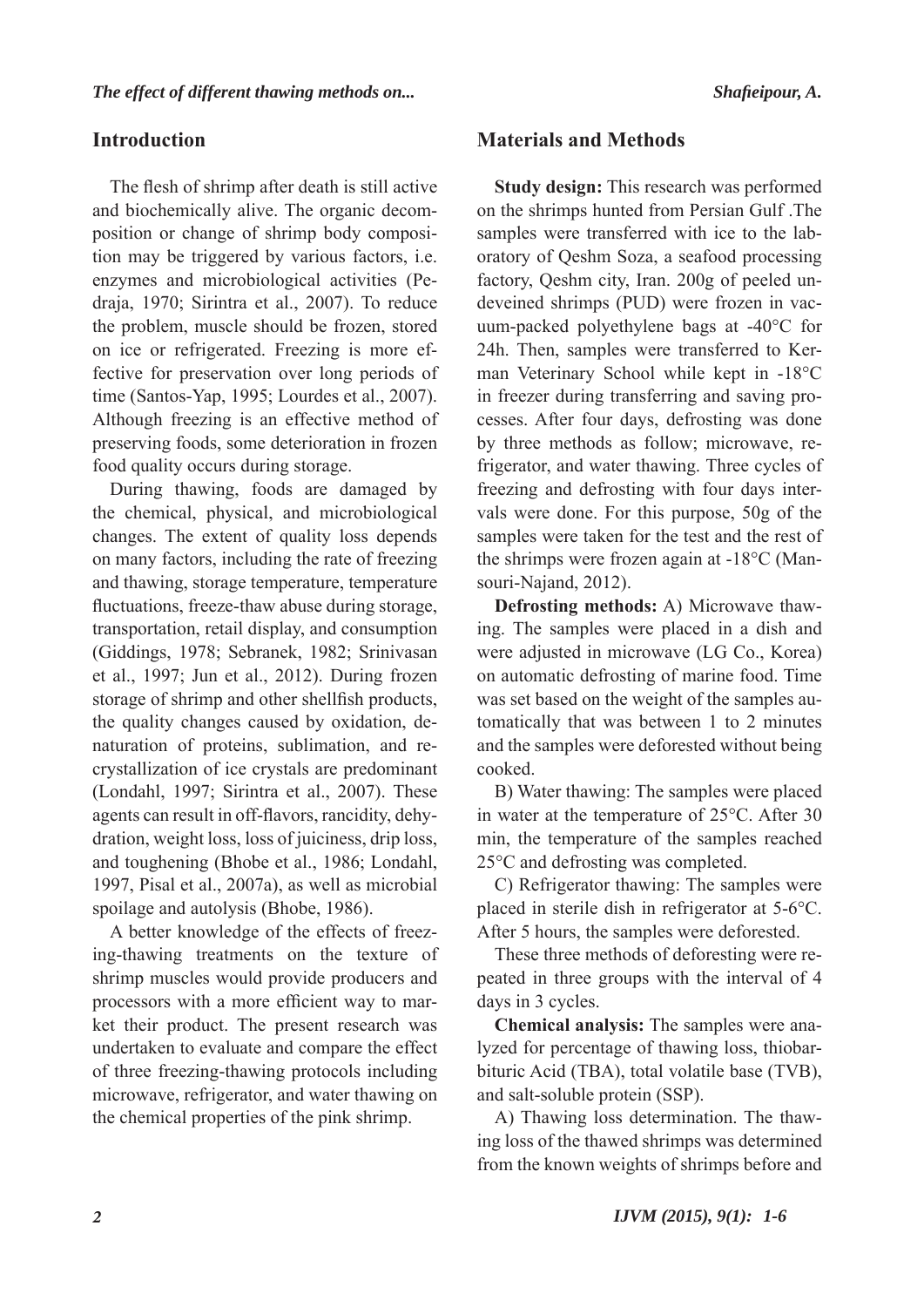

Figure 1. Changes of thawing loss during thawing cycles due to different thawing methods. Bars represent the mean± S.E. from triplicate determinations. Microwave thawing  $\rightarrow$ Water thawing  $\leftarrow$  Refrigerator thawing  $\leftarrow$ 



Figure 3. Changes of TVB during thawing cycles due to different thawing methods. Bars represent the mean± S.E. from triplicate determinations. Microwave thawing  $\rightarrow$ Water thawing  $\leftarrow$  Refrigerator trawing  $\leftarrow$ 

after thawing and expressed as (AOAC, 1995).

Percentage of thawing loss: B) Thiobarbituric acid (TBA) value determination. Oxidative rancidity, measured as thiobarbituric acid (TBA) reactive substances, was determined by the method described by Pearson (1976). During lipid oxidation, malonaldehyde (MA) is formed as a result of the degradation of polyunsaturated fatty acids. In this assay, the MA is reacted with thiobarbituric acid (TBA) to form a pink MA-TBA complex that is measured spectrophotometrically at its absorption maximum at 538 nm.



Figure 2. Changes of TBA during thawing cycles due to different thawing methods. Bars represent the mean± S.E. from triplicate determinations. Microwave thawing Water thawing  $\leftarrow$  Refrigerator thawing  $\leftarrow$ 



Figure 4. Changes of SSP during thawing cycles due to different thawing methods. Bars represent the mean± S.E. from triplicate determinations. Microwave thawing Water thawing  $\leftarrow$  Refrigerator trawing  $\leftarrow$ 

C) Total volatile base (TVB) determination. Total volatile base in the samples was determined according to the method described by Marine Fisheries Research Department (MFRD, 1987).

D) Salt-soluble protein (SSP) determination. Myofibrillar proteins such as myosin and actin are the major proteins in the marine muscles that are soluble in 3-5% salt solutions. The SSP was extracted according to the method of MFRD (1987).

Statistical analysis: The T-Test was used to compare data in the three groups. Evaluation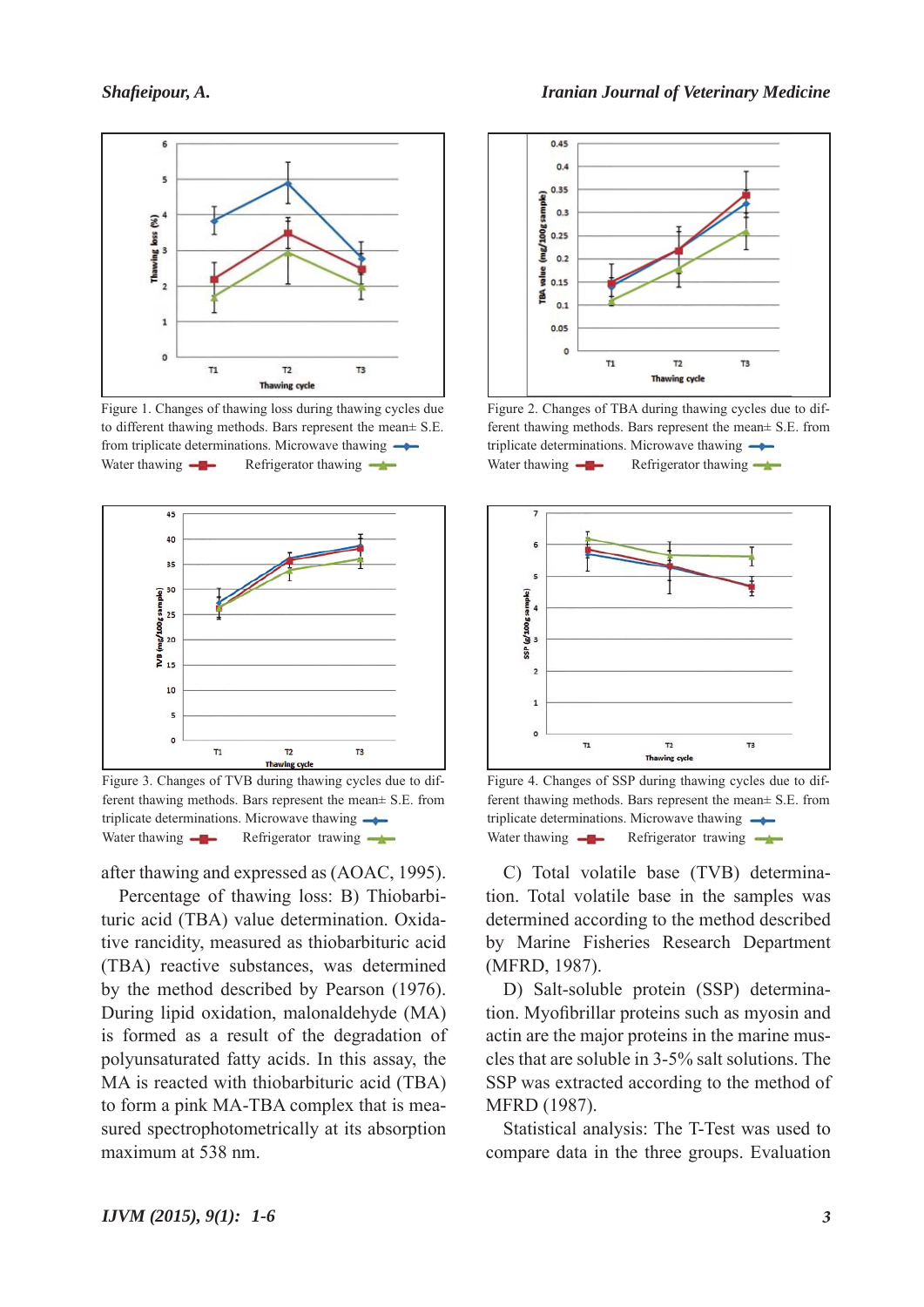Table 1. The mean  $\pm$  S.E. of thawing loss (TL %), thiobarbituric acid (TBA), total volatile base (TVB) and salt-soluble protein (SSP) of the pink shrimp. Different alphabetic letters show significant difference (p<0.05) between the three experimental groups.

|                                  | TL(%)                           |                                 |                                 | $TBA$ (mg/100g)                 |                                |                                | $TVB$ (mg/100g)                                      |                              |                                                      | SSP(mg/100g)                    |                             |                                 |
|----------------------------------|---------------------------------|---------------------------------|---------------------------------|---------------------------------|--------------------------------|--------------------------------|------------------------------------------------------|------------------------------|------------------------------------------------------|---------------------------------|-----------------------------|---------------------------------|
|                                  | T1                              | T <sub>2</sub>                  | <b>T3</b>                       | Т1                              | T2                             | T <sub>3</sub>                 | T1                                                   | <b>T2</b>                    | <b>T3</b>                                            | Т1                              | T <sub>2</sub>              | T <sub>3</sub>                  |
| Microwave thawing<br>method      | $3.85 \pm$<br>0.39a             | $4.90 \pm$<br>0.58 <sup>a</sup> | $2.80 \pm$<br>$0.45^{\rm a}$    | $0.02^{\rm a}$                  | $0.04^{\rm a}$                 | $0.03^{a}a$                    | $0.14\pm 0.22\pm 0.32\pm 27.48\pm$<br>$2.90^{\circ}$ | $36.33\pm$<br>$1.14^a$       | $38.73 \pm 5.70 \pm 5.28 \pm 5.28$<br>$2.35^{\rm a}$ | $0.53^{\rm a}$                  | 0.82c                       | $4.70 \pm$<br>0.31 <sup>d</sup> |
| Water thawing<br>method          | $2.21 \pm$<br>0.47 <sup>b</sup> | 3.50 $\pm$<br>0.44 <sup>b</sup> | $2.50 \pm$<br>0.43 <sup>b</sup> | $0.15\pm$<br>$0.04^{\rm a}$     | $0.22 \pm$<br>$0.05^{\rm a}$   | $0.34\pm$<br>$0.05^{\rm a}$    | $26.35\pm$<br>2.31 <sup>a</sup>                      | $35.86\pm$<br>$1.46^{\rm a}$ | $38.21 \pm 5.86 \pm 5.35 \pm 1$<br>$2.02^{\rm a}$    | 0.27 <sup>a</sup>               | $0.47^{\circ}$              | $4.69 \pm$<br>0.17 <sup>d</sup> |
| Refrigerator thaw-<br>ing method | $1.70 \pm$<br>0.43 <sup>b</sup> | $2.95\pm$<br>0.88 <sup>b</sup>  | $2.01 \pm$<br>0.37 <sup>b</sup> | $0.11 \pm$<br>0.01 <sup>b</sup> | $0.18\pm$<br>0.04 <sup>b</sup> | $0.26\pm$<br>0.04 <sup>b</sup> | $26.43\pm$<br>$2.07^{\circ}$                         | $33.93\pm$<br>$2.21^{\circ}$ | $36.11 \pm$<br>1.87 <sup>a</sup>                     | $6.21 \pm$<br>0.20 <sup>b</sup> | $5.67\pm$<br>$0.16^{\circ}$ | $5.63\pm$<br>$0.30^{f}$         |

of significant difference between the means of different experimental groups was performed using one way analysis of variance (One-way ANOVA) followed by the Tukey test as post hoc. Values were expressed as means±S.E.M (standard error of mean).  $p<0.05$  was considered to be statistically significant.

### **Results**

The results of the present study are shown in Table 1. As shown in Table 1, an increase in the freeze-thaw cycles resulted in an increase in TBA and TVB value and a significant decrease in SPP value  $(p<0.05)$ . Microwave thawing method gave the samples with the highest thawing loss in comparison to the other methods in each freeze-thaw cycle  $(p<0.05)$  (Fig. 1). A significant increase is seen in TBA value in water and microwave thawing methods in comparison to refrigerator thawing method (p<0.05) (Fig. 2). Also, refrigerator thawing method has higher SSP value in comparison to the other thawing methods  $(p<0.05)$ , and there is no significant difference between microwave thawing and water thawing methods in SSP value (p>0.05) (Fig. 4). Likewise, there is no significant difference between three mentioned methods in TVB value (p>0.05) (Fig. 3). In the present study, the quality of the frozen samples was also determined from the TVB values; whereas, there was no significant difference in this parameter between the experimental groups.

### **Discussion**

This study showed that the refrigerator thawing had the lowest effect in decreasing chemical quality of the pink shrimp in comparison with the other methods. Enhancement of water vaporization in shrimp meat by using microwave could cause a rapid heating in samples; therefore, in comparison to other methods, microwave thawing gave the samples higher thawing loss. As a result of frozen and unfrozen phases and also no uniformity of distribution of lipids, frozen foods do not have any homogeneous texture. These components differ greatly in their abilities to absorb radiofrequency energy and this tends to cause overheating of some areas before other areas become thawed (Fennema et al., 1975; Sirintra et al., 2007). Therefore, this results in the high drip loss from the microwave thawing samples. Although microwave thawing produces fast thawing, it might cause pronounced protein denaturation and destabilization. It is also an undesirable method to thaw shrimps due to the asymmetric shape of the samples (Srinivasan et al., 1997; Sirintra et al., 2007). Moreover, for fresh foods that texture is important, it seems that a slow thawing process in cool environment is preferable because it allows time for diffusion to take place in the thawed tissues and the water may return to its original positions in the tissues (Jul, 1984; Hui et al., 2013).

In the present study, the shrimps thawed under the microwave and water had a higher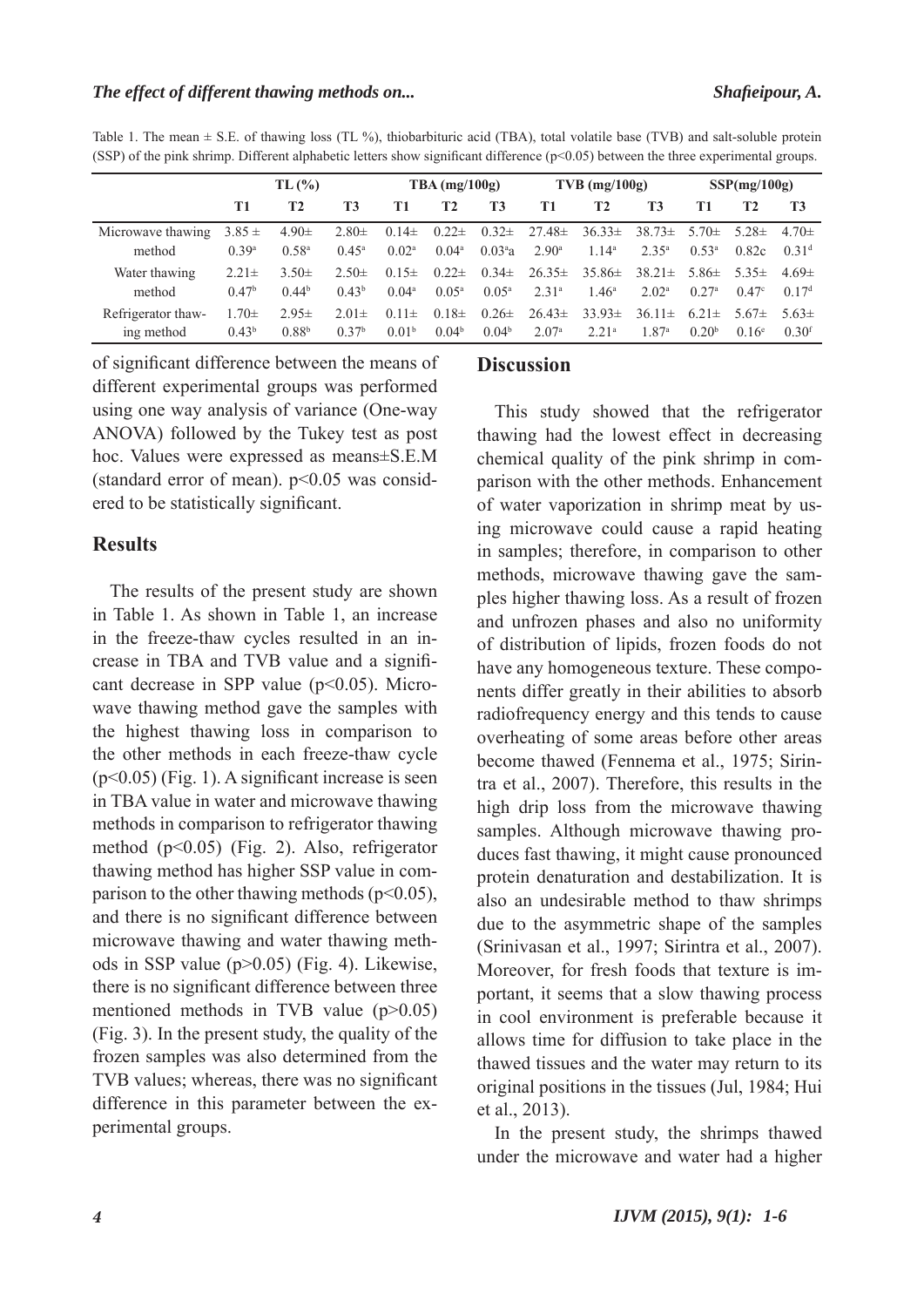*Iranian Journal of Veterinary Medicine*

TBA value than those thawed under refrigerator temperature ( $p \le 0.05$ ). It is likely due to the fact that high energy generating under the microwave thawing and high temperature in water thawing might activate the lipid oxidation in the shrimps and thus gave a higher TBA value than those thawed in the refrigerator. Siu and Draper (1978) described that lipolysis also occurred at the higher temperature. Although cooking was the most common method used to avoid enzymatic deterioration during frozen storage, the extent of lipid oxidation in cooked meat can be related to the intensity of the heat treatment. In a study on malonaldehyde (MA) content of retail meats and fish by Siu and Draper (1978), 38% of the fresh meat samples had MA content less than 1μg/g whereas cooking increases MA in most meat samples.

Our results showed an increase in the number of freeze-thaw cycles resulted in increasing TBA value. Repeated melting during thawing and reformation of ice crystals during freezing in multiple freeze-thaw situations is clearly detrimental to muscle tissues by causing mechanical damage to cell membranes and the loss of water holding capacity (Srinivasan et al., 1997; Pisal et al., 2007b). This could be due to the release of oxidative enzymes and prooxidants from various ruptured cellular organelles. Moreover, the removal of shrimp shell that contained phenolic antioxidants eliminates the oxidation protection of the samples (Srinivasan et al., 1998; Pisal et al., 2007b).

In the present study, the quality of the frozen samples was also determined from the TVB values; whereas, there was no significant difference in this parameter between the experimental groups. The level of TVB as freshness indicator increases with spoilage due to either bacterial or enzymatic degeneration (Ozogul et al., 2000). Sirintra et al. 2007 showed that thawing methods did not increase TVB to unsuitable value for consumption.

The shrimps thawed under the refrigerator method had a slightly higher SSP in comparison to other methods (p>0.05). The denaturation of the muscle proteins can decrease SSP. SSP reduction can be due to the denaturation of proteins that occurred by the interaction of the free fatty acids with SSP and the consequent lower solubility of proteins (Verma et al., 1994; Hui et al., 2013). Moreover, the toughness of frozen shrimp was attributed to myosin denaturation, as well as cross-linking and aggregation of myofibrillar proteins (Sikorski, 1977; Pisal et al., 2007b; Hui et al., 2013; Sirintra et al., 2007). Therefore, when the SSP in shrimp decreases the cutting force of the shrimp muscle also increases.

Conclusion: Food safety and sensorial qualities are major concerns of consumers; therefore, it is important to measure the impact of the preservation methods on desirable food characteristics. The results showed that the refrigerator thawing is the best method and multiple freeze-thawing processes caused some deleterious effects on the quality of the frozen shrimps. Hence, it is important to prevent temperature fluctuations during transportation and storage to avoid the freezing and thawing effects and maintain the quality of the frozen shrimps.

### **Acknowledgments**

This work was supported financially by a Grant for Scientific Research from Vice Chancellor of Research of Shahid Bahonar University of Kerman, Iran.

### **References**

- AOAC. (1995) Official Method of Analysis. 1. Association of the Official Analytical Chemists. Washington, DC, USA.
- Bhobe, A.M., Pai, J.S. (1986) Study of the properties of frozen shrimps. J Food Sci Technol. 23: 143-147. 2.
- Fennema, O.R., Karel, M., Lund, D.B. (1975) 3. Principles of food sciences Part II. Physical principles of food preservation. Marcel Dek-